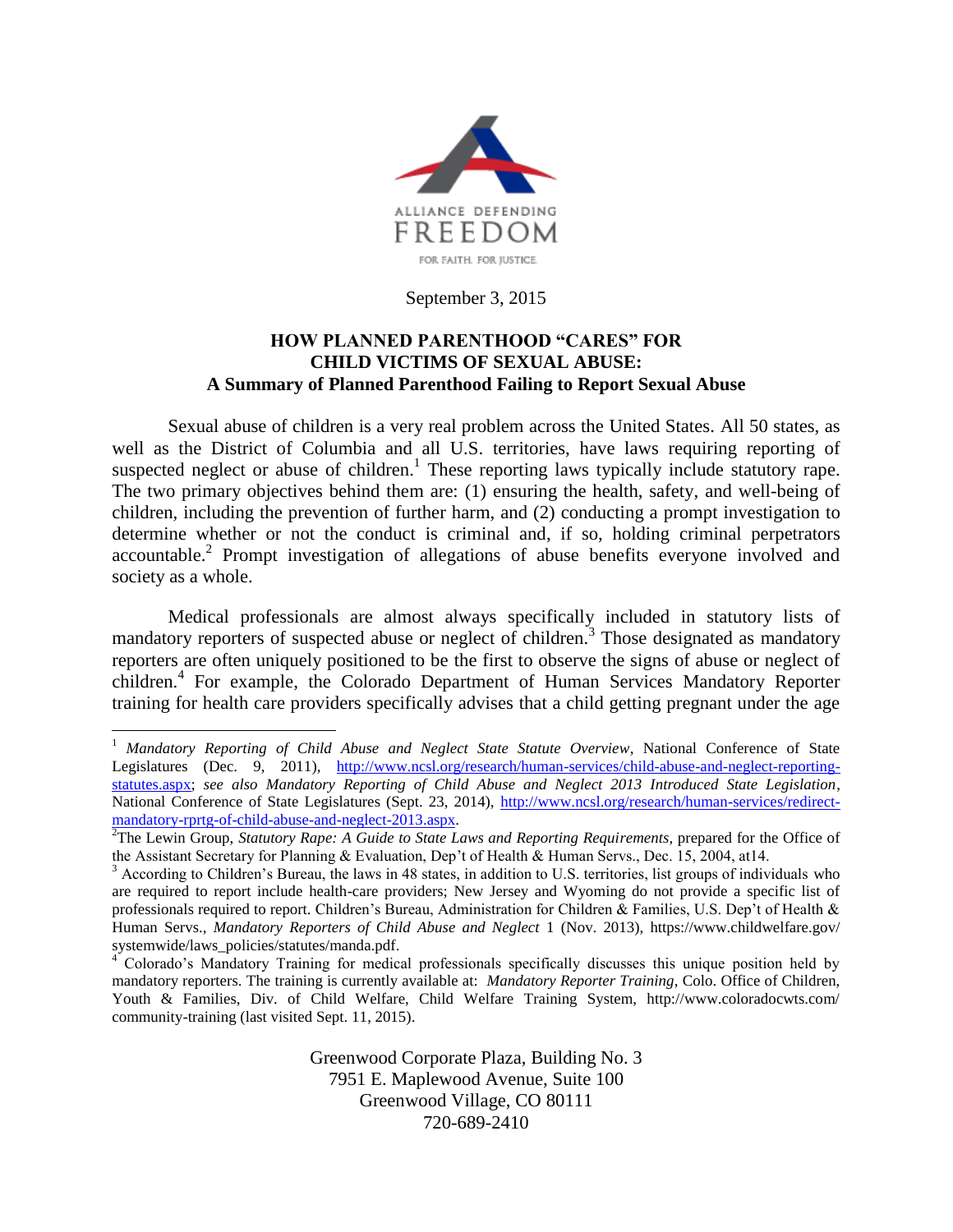of 14 *is a sign of sexual abuse*. 5 This is consistent with studies indicating young girls who become pregnant are frequently victims of sexual abuse, and the fathers of their children are often older men. <sup>6</sup> According to the pro-abortion Guttmacher Institute, less than 2% of adolescents have had sex before their  $12<sup>th</sup>$  birthday, and only 16% have had sex by the time they are  $15<sup>7</sup>$  Consequently, young pregnant girls visiting Planned Parenthood should raise red flags for medical providers and should generally be reported to the proper authorities.

Not surprisingly, child victims of sexual predators are frequently brought to abortion facilities like Planned Parenthood by the abuser in an effort to hide criminal sexual abuse. Legal proceedings and undercover investigations demonstrate Planned Parenthood facilities often disregard mandatory sex abuse reporting laws. With the evidence of their crimes covered up, predators are free to continue abusing their child victims.

Planned Parenthood has been directly sued for failure to report sexual abuse or to notify parents of minor children seeking abortions. Criminal proceedings also indicate Planned Parenthood failed to report sexual abuse it should have known about. Because no report was immediately made to the proper authorities, the abuse is permitted to continue. A dozen of these examples are summarized in Exhibit 1, along with some of the supporting court documents.

Recently, documents from the Alabama Department of Public Health revealed that a Planned Parenthood affiliate in Mobile failed to properly report the suspected sexual abuse of a 14-year-old girl. According to the Statement of Deficiencies, the 14-year-old *mother of two* visited Planned Parenthood on April 9, 2014, for an abortion, and then again on August 18, 2014 *for another abortion*. <sup>8</sup> Yet Planned Parenthood apparently saw no red flags and made no report to authorities. <sup>9</sup> This is consistent with numerous cases across the country.

<sup>8</sup> Ala. Dep't of Public Health, *Statement of Deficiencies and Plan of Correction* 5 (Nov. 21, 2014),

 $\overline{a}$ 

<sup>&</sup>lt;sup>5</sup> *Id*. The training clearly advises, consistent with the laws of Colorado and most other states, that: (1) doctors and nurses are mandatory reporters, (2) mandatory reporters are often the first to see "signs of child abuse," (3) mandatory reporters are "integral to the protection of children," and (3) the reports are important for protecting the victim and other children in the home, preventing harm to other children or future harm, providing services and promoting positive change. The training also discusses the confidentiality of reports made and advises, "Without your call, the abuse…may continue." 6 *See, e.g.*, Mike Males & Kenneth S.Y. Chew, *The Ages of Fathers in California Adolescent Births, 1993*, 86 Am. J.

of Pub. Health 565, 565-68 (1996), [http://www.ncbi.nlm.nih.gov/pmc/articles/PMC1380562/pdf/amjph00515-](http://www.ncbi.nlm.nih.gov/pmc/articles/PMC1380562/pdf/amjph00515-0103.pdf) [0103.pdf;](http://www.ncbi.nlm.nih.gov/pmc/articles/PMC1380562/pdf/amjph00515-0103.pdf) David J. Landry & Jacqueline Darroch Forrest, *How Old are U.S. Fathers?,* 27 Family Planning Perspective 159,161 (1995), [http://www.guttmacher.org/pubs/journals/2715995.pdf;](http://www.guttmacher.org/pubs/journals/2715995.pdf) Debra Boyer & David Fine, *Sexual Abuse as a Factor in Adolescent Pregnancy and Maltreatment*, 24 Family Planning Perspective 4, 4-11 (1992).

<sup>7</sup> *Fact Sheet: American Teens' Sexual and Reproductive Health*, Guttmacher Institute (May 2014), [http://www.guttmacher.org/pubs/FB-ATSRH.html.](http://www.guttmacher.org/pubs/FB-ATSRH.html)

[http://www.google.com/url?sa=t&rct=j&q=&esrc=s&source=web&cd=1&cad=rja&uact=8&ved=0CB8QFjAAahU](http://www.google.com/url?sa=t&rct=j&q=&esrc=s&source=web&cd=1&cad=rja&uact=8&ved=0CB8QFjAAahUKEwj9vPb67O_HAhWHl4gKHRc7ABg&url=http%3A%2F%2Fdph1.adph.state.al.us%2FDeficienciesReports%2Fplanned%2520parenthood%2520mobile%252011-21-2014.pdf&usg=AFQjCNGt3sSX5itXvT7uXJtgf8j63CIHJw) [KEwj9vPb67O\\_HAhWHl4gKHRc7ABg&url=http%3A%2F%2Fdph1.adph.state.al.us%2FDeficienciesReports%2F](http://www.google.com/url?sa=t&rct=j&q=&esrc=s&source=web&cd=1&cad=rja&uact=8&ved=0CB8QFjAAahUKEwj9vPb67O_HAhWHl4gKHRc7ABg&url=http%3A%2F%2Fdph1.adph.state.al.us%2FDeficienciesReports%2Fplanned%2520parenthood%2520mobile%252011-21-2014.pdf&usg=AFQjCNGt3sSX5itXvT7uXJtgf8j63CIHJw) [planned%2520parenthood%2520mobile%252011-21-2014.pdf&usg=AFQjCNGt3sSX5itXvT7uXJtgf8j63CIHJw.](http://www.google.com/url?sa=t&rct=j&q=&esrc=s&source=web&cd=1&cad=rja&uact=8&ved=0CB8QFjAAahUKEwj9vPb67O_HAhWHl4gKHRc7ABg&url=http%3A%2F%2Fdph1.adph.state.al.us%2FDeficienciesReports%2Fplanned%2520parenthood%2520mobile%252011-21-2014.pdf&usg=AFQjCNGt3sSX5itXvT7uXJtgf8j63CIHJw) This form relates to the Planned Parenthood of Alabama, Inc. affiliate located at 717 W. Downtower Loop, Mobile,

AL 36609.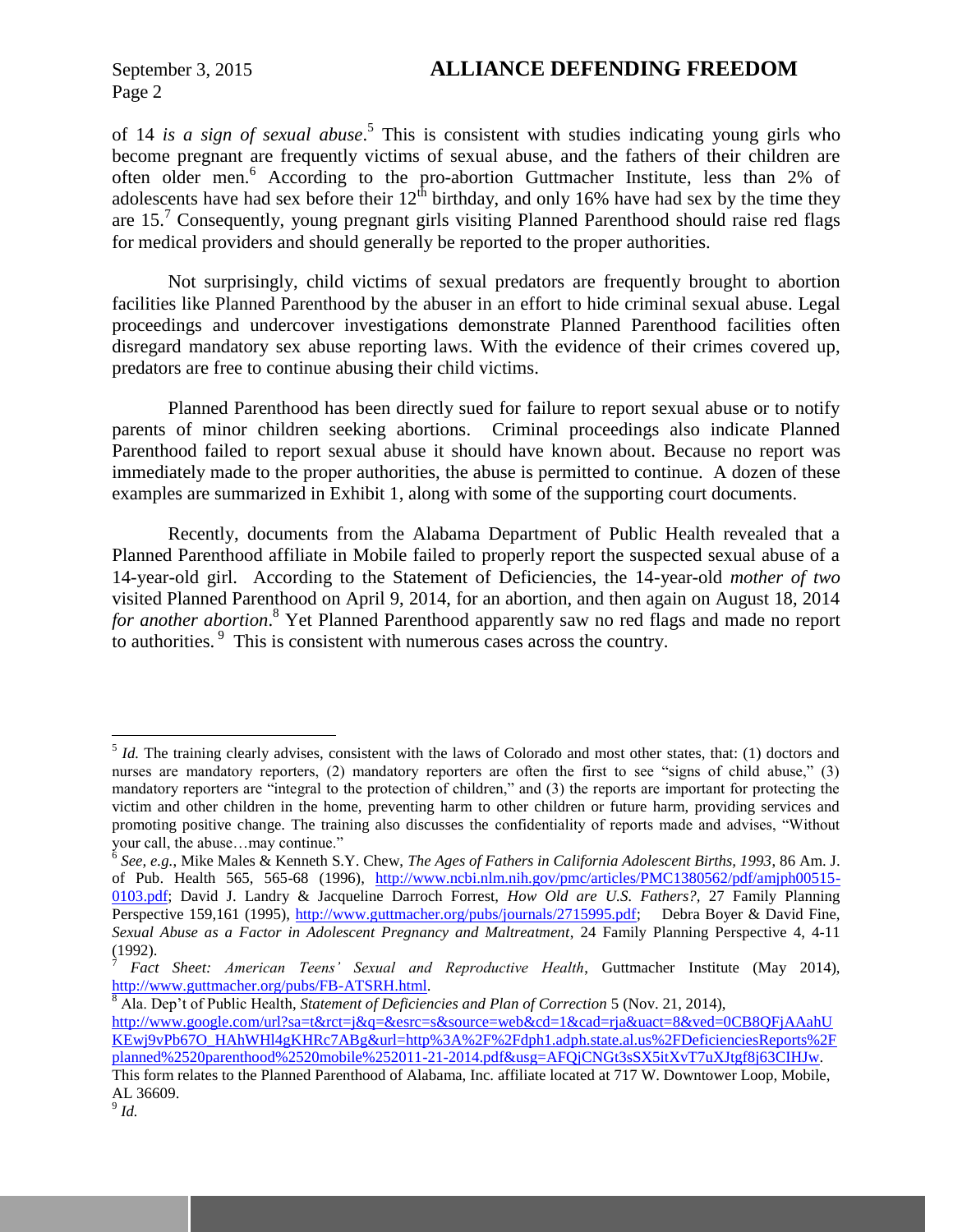## September 3, 2015 **ALLIANCE DEFENDING FREEDOM**

Last year, a Planned Parenthood facility in Tempe, Arizona was investigated for failing to report the alleged rape of a minor.<sup>10</sup> Previously, two different Planned Parenthood facilities in Arizona were caught on tape failing to report statutory rape.<sup>11</sup> Another Planned Parenthood facility some years before failed to report the rape of a 13-year-old girl by her 23-year-old foster brother until after she was brought in by the abuser and a *second* abortion was committed just six months after Planned Parenthood performed the first.<sup>12</sup>

In Ohio, a Planned Parenthood facility permitted a soccer coach who had impregnated a 14-year-old to sign off on her abortion without her parents' knowledge or consent.<sup>13</sup> In another case, Planned Parenthood performed an abortion on a girl who was being sexually abused by her father and failed to report the abuse despite the young girl telling Planned Parenthood employees she was being forced to do things she didn't want to do. <sup>14</sup> And in yet another Ohio case, a young girl was sexually abused by her mother's boyfriend. <sup>15</sup> During the extended period of abuse, the girl was brought to Planned Parenthood for an abortion.<sup>16</sup> Apparently no report was made to law enforcement by Planned Parenthood as the abuse continued for years after the abortion.<sup>17</sup>

In Colorado, a civil lawsuit alleged a Planned Parenthood facility failed to inquire about or report the suspected sexual abuse of a 13-year-old child by her stepfather.<sup>18</sup> The abuse began when she was only six years old.<sup>19</sup> When it resulted in the child becoming pregnant at age *thirteen*, the abuser took her to Planned Parenthood in Denver. <sup>20</sup> An abortion was performed without her mother's knowledge or consent, even though parental notice is required by Colorado law.<sup>21</sup> According to the lawsuit, not a single Planned Parenthood employee asked about potential abuse despite knowing that the child was only 13 years old and that sex abuse was evident.<sup>22</sup> After the abortion, the Planned Parenthood facility reportedly sent the child back home where she continued to be abused by this same predator for months.<sup>23</sup> Publicly available court documents filed in that case reveal that Planned Parenthood has a "Don't Ask, Don't Tell" policy

 $10\,$ <sup>10</sup> *Planned Parenthood Under Investigation*, Fox News (Aug. 13, 2014), [http://www.foxnews.com/transcript/2014/08/14/planned-parenthood-under-investigation/.](http://www.foxnews.com/transcript/2014/08/14/planned-parenthood-under-investigation/)

<sup>&</sup>lt;sup>11</sup> *Phoenix, AZ | Planned Parenthood, Live Action, <http://www.liveaction.org/monalisa/phoenix-az/> (last visited* Sept. 11, 2015).

<sup>&</sup>lt;sup>12</sup> Amended Complaint, *Doe v. Planned Parenthood of Central and Northern Arizona, et al.*, Maricopa Cnty. Super. Ct., Case No. CV 2001-014876, [http://www.adfmedia.org/files/DoePPCNA-AmendedComplaint.pdf.](http://www.adfmedia.org/files/DoePPCNA-AmendedComplaint.pdf)

<sup>&</sup>lt;sup>13</sup> Roe v. Planned Parenthood Southwest Ohio Region, 878 N.E.2d 1061 (2007), [http://www.adfmedia.org/files/](http://www.adfmedia.org/files/%0bRoeOhioAppellateCourtDecision.pdf) [RoeOhioAppellateCourtDecision.pdf.](http://www.adfmedia.org/files/%0bRoeOhioAppellateCourtDecision.pdf)

<sup>&</sup>lt;sup>14</sup> Fairbanks v. Planned Parenthood Southwest Ohio Region, Ct. of Common Pleas, Civil Div., Hamilton Cnty., Ohio, Case No. A0901484.

<sup>15</sup> *Ohio v. Coles*, Case No. CR-478823, 2008 WL 4436872 (Ohio Ct. App. Oct. 2, 2008).

<sup>16</sup> *Id.*

<sup>17</sup> *Id.*

<sup>18</sup> Third Amended Complaint, *Cary Smith* (*Sisk) v. Planned Parenthood of the Rocky Mountains*, Case No. 2014CV31778, Denver Dist. Ct., [http://www.adfmedia.org/files/SiskThirdAmendedComplaint.pdf.](http://www.adfmedia.org/files/SiskThirdAmendedComplaint.pdf)

<sup>19</sup> *Id.*

<sup>20</sup> *Id.*

<sup>21</sup> *Id.* <sup>22</sup> *Id.*

<sup>23</sup>Deborah Myers, *Planned Parenthood Sued for Doing Abortion on Raped 13-Year-Old, Returning Her to Rapist*, LifeNews.com (July 11, 2014, 10:40 am), [http://www.lifenews.com/2014/07/11/planned-parenthood-sued-for](http://www.lifenews.com/2014/07/11/planned-parenthood-sued-for-doing-abortion-on-raped-13-year-old-returning-her-to-rapist/)[doing-abortion-on-raped-13-year-old-returning-her-to-rapist/.](http://www.lifenews.com/2014/07/11/planned-parenthood-sued-for-doing-abortion-on-raped-13-year-old-returning-her-to-rapist/)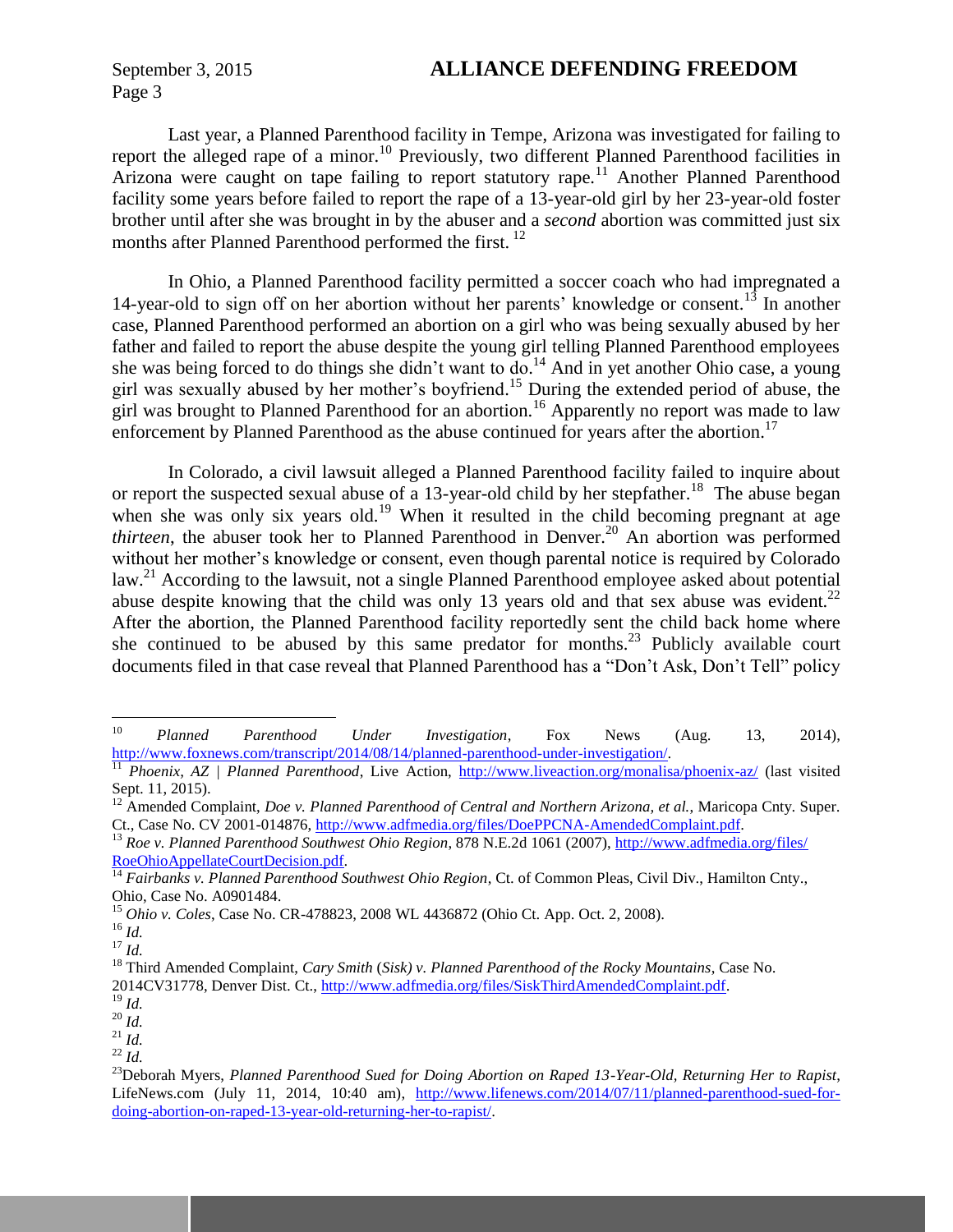with regard to children and pregnancies caused by sexual partners/predators.<sup>24</sup> In sworn testimony, one of the Planned Parenthood employees said that being 13-years-old and pregnant was not a "red flag," while another employee testified that she thought there was *nothing they*  could have "done better.<sup>"25</sup> Planned Parenthood settled the case.<sup>26</sup>

There are other shocking, high-profile examples of Planned Parenthood's failure to report the sexual abuse of minors in California and Connecticut. In one California case, a well-known swimming coach, Andrew King, impregnated a 14-year-old girl who then received an abortion at Planned Parenthood.<sup>27</sup> King went on to sexually molest and abuse at least 20 other girls.<sup>28</sup> In Connecticut, Adam Gault kept a 14-year-old in his home for approximately a year, during which time he impregnated her.<sup>29</sup> She was then taken to Planned Parenthood for an abortion using a fictitious name.<sup>30</sup>

In addition to these real case examples, undercover stings demonstrate Planned Parenthood affiliates repeatedly ignore laws designed to protect children.<sup>31</sup> Live Action has caught Planned Parenthood employees ignoring age disparities between young girls and the men who impregnate them.<sup>32</sup> They also advise the girls not to tell Planned Parenthood the age of the men and teach them how to circumvent parental notification laws.<sup>33</sup> Several years ago, Life Dynamics also conducted undercover calls to National Abortion Federation and Planned Parenthood affiliates with similar disturbing results.<sup>34</sup>

These are just a few examples of Planned Parenthood's failure to report the sexual abuse of minors. Given the difficulty in overseeing Planned Parenthood and obtaining evidence that

 $\overline{a}$ 

<sup>24</sup> *See* Motion to Amend (re: Punitive Damages), *Cary Smith (Sisk) v. Planned Parenthood of the Rocky Mountains*, Denver Dist. Ct., Case No. 2014 CV 21778, [http://www.adfmedia.org/files/SiskMtnToAmend](http://www.adfmedia.org/files/SiskMtnToAmend%0bRePunitives.pdf) [RePunitives.pdf;](http://www.adfmedia.org/files/SiskMtnToAmend%0bRePunitives.pdf) Order Granting Motion to Amend, *Cary Smith (Sisk) v. Planned Parenthood of the Rocky Mountains, et al.*, Denver Dist. Ct., Case No. 2014 CV 21778; various deposition transcripts, see, *e.g.*, Deposition of Jamie Skarvan, Dec. 11, 2014, *Cary Smith* (*Sisk) v. Planned Parenthood of the Rocky Mountains*, http://www.adfmedia.org/files/SiskSkarvanTranscriptPages.pdf.

<sup>25</sup> Deposition of Jamie Skarvan, Dec. 11, 2014, *Cary Smith* (*Sisk) v. Planned Parenthood of the Rocky Mountains*, [http://www.adfmedia.org/files/SiskSkarvanTranscriptPages.pdf.](http://www.adfmedia.org/files/SiskSkarvanTranscriptPages.pdf)

<sup>26</sup> http://www.adfmedia.org/News/PRDetail/9717.

<sup>27</sup> Prosecution's Statement in Aggravation at 10, *People of the State of California v. Andrew King*, Santa Clara Cnty. Super. Ct., Case Nos. CC942933, CC939000, [http://www.adfmedia.org/files/KingSentencingStatement.pdf.](http://www.adfmedia.org/files/KingSentencingStatement.pdf) <sup>28</sup> *Id.*

<sup>&</sup>lt;sup>29</sup> Affidavit in support of Arrest Warrant at 5, *State of Connecticut v. Adam Gault*, Hartford, Case No. HHD-CR007-0612969-T[, http://www.adfmedia.org/files/GaultAffidavit.pdf,](http://www.adfmedia.org/files/GaultAffidavit.pdf)

<sup>30</sup> *Id.* at 6.

<sup>31</sup> *See*, *e.g.*, *Phoenix, AZ | Planned Parenthood*, Live Action,<http://www.liveaction.org/monalisa/phoenix-az/> (last visited Sept. 11, 2015).

<sup>32</sup> *Id.*

<sup>33</sup> Ben Johnson, *Vindicated: Live Action busted Indy Planned Parenthood for covering up statutory rape in 2008*, LifeSiteNews.com (Nov. 26, 2013), [http://www.lifesitenews.com/news/vindicated-live-action-busted-indy-planned](http://www.lifesitenews.com/news/vindicated-live-action-busted-indy-planned-parenthood-for-covering-up-statu)[parenthood-for-covering-up-statu.](http://www.lifesitenews.com/news/vindicated-live-action-busted-indy-planned-parenthood-for-covering-up-statu) Several videos of these undercover operations can be viewed at: *Sexual Abuse Coverup at Planned Parenthood*, Live Action,<http://www.liveaction.org/monalisa/> (last visited Sept. 11, 2015).

<sup>&</sup>lt;sup>34</sup> Life Dynamics maintains copies of the recorded calls and transcripts from its investigation on its website, as well as an excellent report on this subject including examples from Planned Parenthood, some of which are included in Exhibit 1, and other abortion facilities. Mark Crutcher, *Child Predators: Exposing the Partnership Between Planned Parenthood, the National Abortion Federation and Men Who Sexually Abuse Underage Girls*, Life Dynamics, <http://www.childpredators.com/the-child-predator-report/> (last visited Sept. 11, 2015).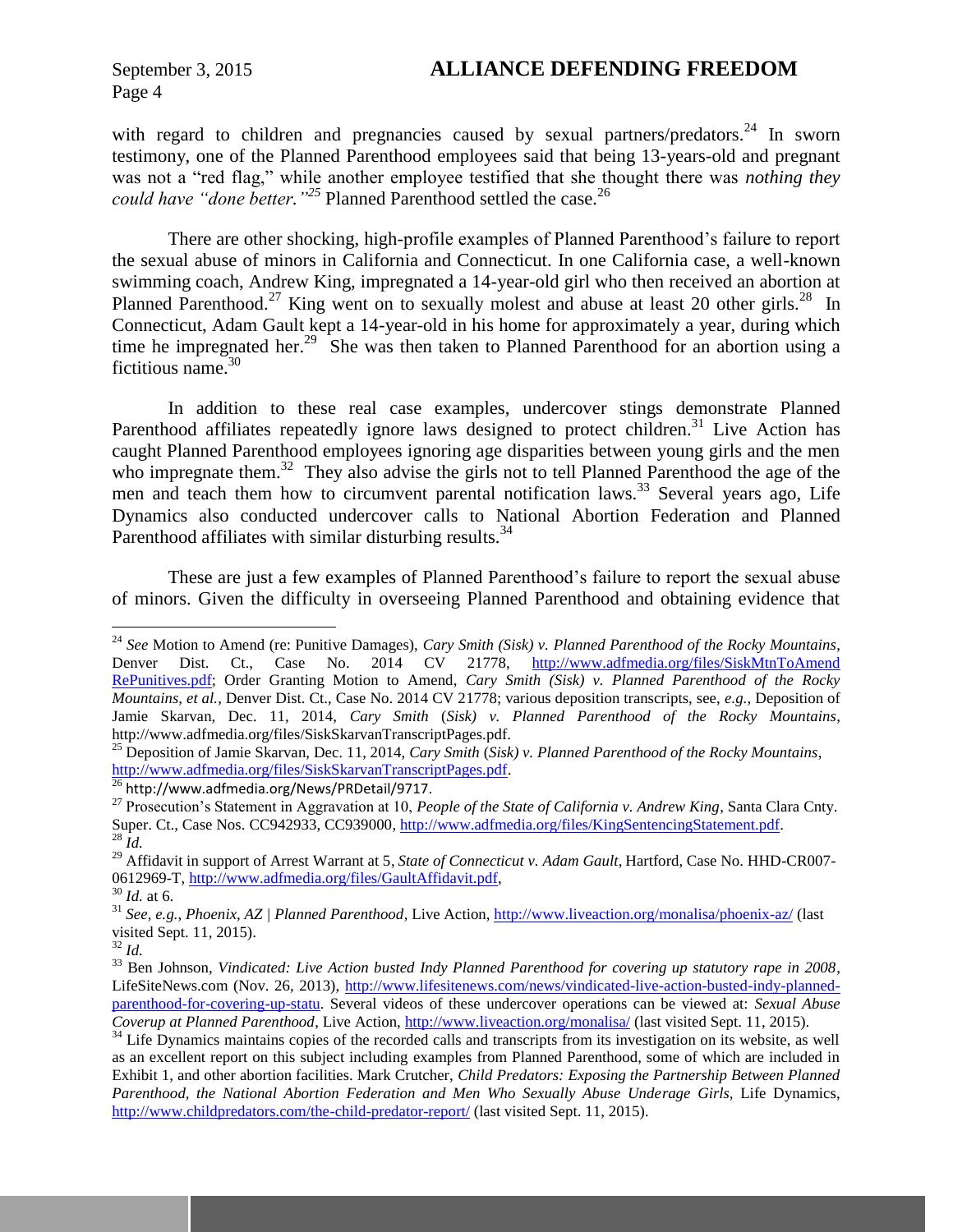would reveal its failure to report sexual abuse of minors, the inescapable conclusion is that this cover up of sexual abuse happens regularly.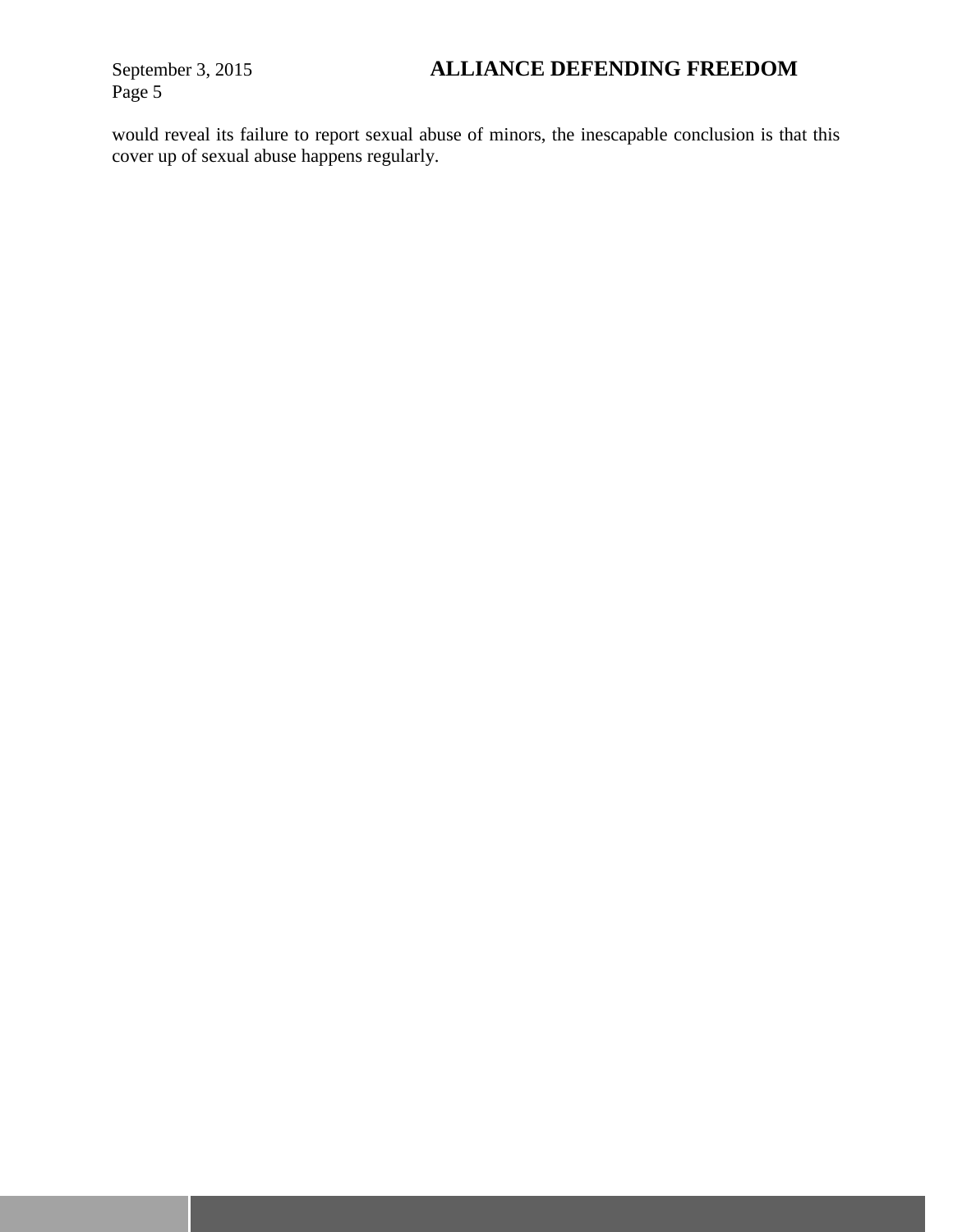# **EXHIBIT 1**

# **SUMMARY OF DOCUMENTED CASES INVOLVING PLANNED PARENTHOOD AND SEXUAL ABUSE OF MINORS<sup>35</sup>**

## **ARIZONA**:

 $\overline{a}$ 

#### **DOE V. PLANNED PARENTHOOD OF CENTRAL AND NORTHERN ARIZONA, ET AL.,** Maricopa County Superior Court, Case No. CV 2001-014876- CIVIL CASE

Court documents revealed that a 12-year-old girl who had been placed in foster care was impregnated by her 23-year-old foster brother, Shawn Stevens. Stevens himself took the child to Planned Parenthood of Central and Northern Arizona (PPCNA) for an abortion eight days *before* her  $13<sup>th</sup>$  birthday. The facility failed to report the sexual abuse to authorities, consequently, the sexual abuse continued. Six months later, Stevens brought the girl back to PPCNA for another abortion. Five days *after* the *second abortion*, PPCNA notified the authorities. The girl later filed a lawsuit alleging that PPCNA's failure to timely report the sexual abuse to authorities essentially resulted in the continued abuse and subsequent abortion.<sup>36</sup> The civil case was ultimately settled.

## **STATE OF ARIZONA V. TYLER KOST**– CRIMINAL CASE

Pinal County Superior Court, Case No. CR201400949

The allegations in this ongoing case indicate that Planned Parenthood of Arizona's Tempe facility failed to report an alleged sexual assault of a 15-year-old girl by Tyler Kost. According to the police report, the girl's mother (who was present at Planned Parenthood with her daughter) advised investigators that the Planned Parenthood employee told them that it wasn't worth the "hassle" to report the sexual assault. The assault was allegedly intentionally miscoded as a consensual encounter. Kost was subsequently charged with numerous counts of sexual assault against numerous minor victims (but the credibility of some of the witnesses has been called into question). Four of the counts which name additional minor victims are alleged to have occurred *after* the alleged incident at Planned Parenthood.<sup>37</sup>

<sup>&</sup>lt;sup>35</sup> Each of these examples resulted in *actual* litigation, either civil or criminal as noted by the case captions, and has been verified through various court documents, public records, court staff and/or law enforcement sources. Some of the court documents that articulate the allegations of each case are attached to this report for convenience. The facts of each of these cases are also discussed in various media articles available on the internet, and some are included in the comprehensive Life Dynamics report documenting numerous actual cases of abortion providers failing to report sexual abuse of minors. Mark Crutcher & Renee Hobbs, *The Cover-Up of Child Sexual Abuse*: *Part Two: Actual Cases*, Life Dynamics (2014), [http://www.childpredators.com/cases/.](http://www.childpredators.com/cases/)

<sup>36</sup> *See*, *e.g.*, Amended Complaint *, Doe v. Planned Parenthood of Central and Northern Arizona, et al.*,

Maricopa Cnty. Super. Ct., Case No. CV 2001-014876: ; Court Docket Sheet

<sup>37</sup> *See*, *e.g.*, Kost Supervening Indictment & Complaint; Pinal County Sheriff's Office Probable Cause Statement, *State of Arizona v. Tyler Kost*, Pinal Cnty. Super. Ct., Case No. CR201400949; May 13, 2014 Letter from Pinal County Sheriff Paul Babeu to Arizona Attorney General Tom Horne.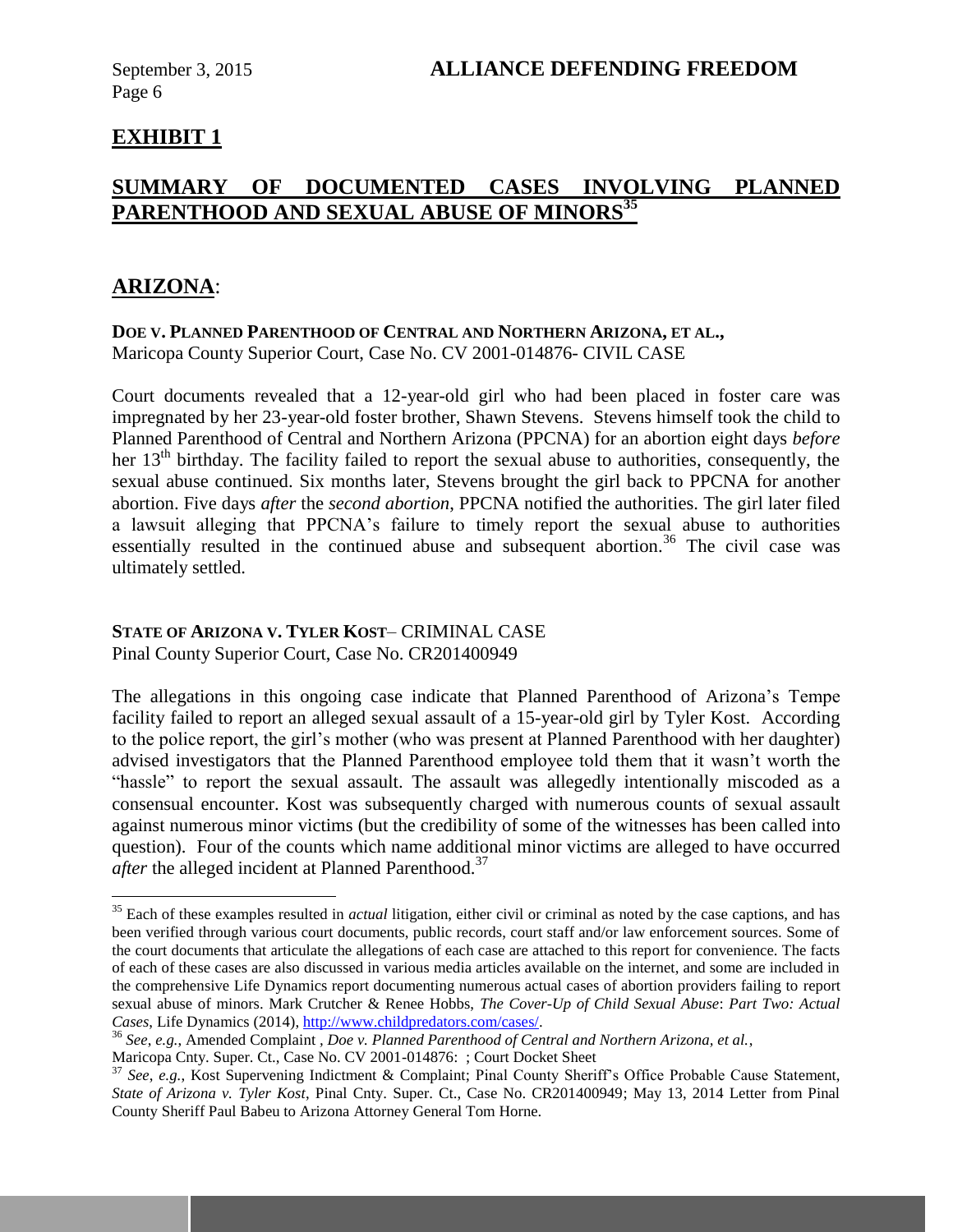# **CALIFORNIA:**

 $\overline{a}$ 

#### **PEOPLE OF THE STATE OF CALIFORNIA V. ANDREW KING** – CRIMINAL CASE Santa Clara County Superior Court, Case Nos. CC942933, CC939000

Andrew King, a well-known girls' swim coach who worked with nationally ranked swimmers, is now incarcerated as a result of his sexual abuse of scores of young girls over a period of decades. One criminal case was brought against King on behalf of a twelve-year old victim molested by him in 2008, and a second criminal case was brought on behalf of two of his earlier victims. The prosecution's sentencing statement to the court also details numerous other young victims of King dating back to the 1970s. It states King impregnated a 14-year-old girl who then went to Planned Parenthood for an abortion. Planned Parenthood evidently made no report of suspected sexual abuse to law enforcement or child protective services. After one of King's victims went to the authorities, an investigation ensued. Only then did law enforcement learn that King had, over the years, sexually molested numerous minor girls he had coached.<sup>38</sup>

#### **PEOPLE OF THE STATE OF CALIFORNIA V. GARY W. CROSS-** CRIMINAL CASE

Calif. Supreme Court, Case No. S139791

Gary Cross was criminally charged and convicted for sexually assaulting his 13-year-old stepdaughter. In an effort to conceal his crimes, Cross took her to a California Planned Parenthood facility where a pregnancy test was administered. Staff there apparently did not report to authorities that the girl was well below the age of consent, or that there may be sexual abuse. Instead, they referred her for a late-term abortion as she was five and half months pregnant and required a surgical procedure. After the abortion, Cross resumed raping the girl for months.<sup>39</sup> He was ultimately convicted and incarcerated.

<sup>38</sup> *See*, *e.g.*, Prosecution's Statement in Aggravation, *People of the State of California v. Andrew King*, Santa Clara County Superior Court, Case Nos. CC942933, CC939000 , [http://www.adfmedia.org/files/](http://www.adfmedia.org/files/%0bKingSentencingStatement.pdf) [KingSentencingStatement.pdf.](http://www.adfmedia.org/files/%0bKingSentencingStatement.pdf)

<sup>39</sup> *See*, *e.g.*, *People v. Gary Cross*, 134 Cal.App.4th 500(Cal.Ct.App.2005); *People v. Gary Cross*, 45 Cal.4th 58 (Cal. 2008).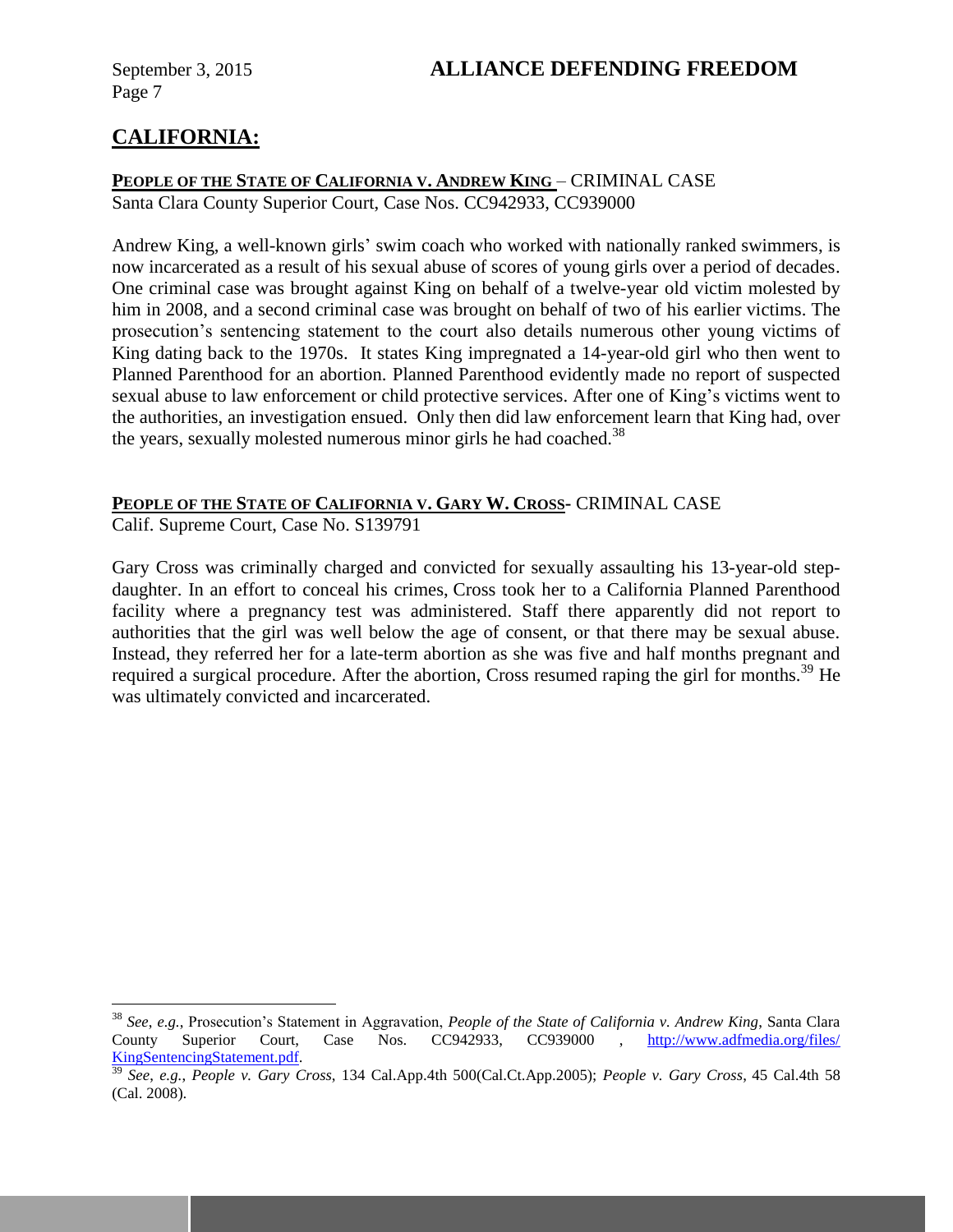$\overline{a}$ 

# **CALIFORNIA (cont'd):**

# **PEOPLE OF THE STATE OF CALIFORNIA V. EDGAR RAMIREZ**- CRIMINAL CASE

Los Angeles County Super. Ct. No. BA382225

Edgar Ramirez was criminally prosecuted for sexually abusing his daughters. After daily sexual abuse for an extended period of time, one of the girls became pregnant at age thirteen. The girl was taken to Planned Parenthood for an abortion in July 2010. She made up a story about having a boyfriend her own age and Planned Parenthood performed the abortion. There is no indication that it ever filed a report of potential sexual abuse. The young girl went back to the custody of Ramirez who resumed the sexual abuse a couple of days after the abortion. Later that same year, in December 2010, she was again impregnated by Ramirez and taken to Planned Parenthood for another abortion at six weeks of pregnancy. This time, the Planned Parenthood doctor implanted an intrauterine device in order to prevent additional pregnancies. Again, there is no indication a report was made by Planned Parenthood to law enforcement. The abuse was finally stopped when Ramirez was arrested in March of 2011 after the girl's older sister, also a victim of abuse by Ramirez, reported his conduct to law enforcement.<sup>40</sup>

<sup>40</sup> *See, e.g., People of the State of California v. Edgar Ramirez*, No. B243291, 2014 WL 667531 (Cal. Ct. App. Feb. 21, 2014) (unpublished).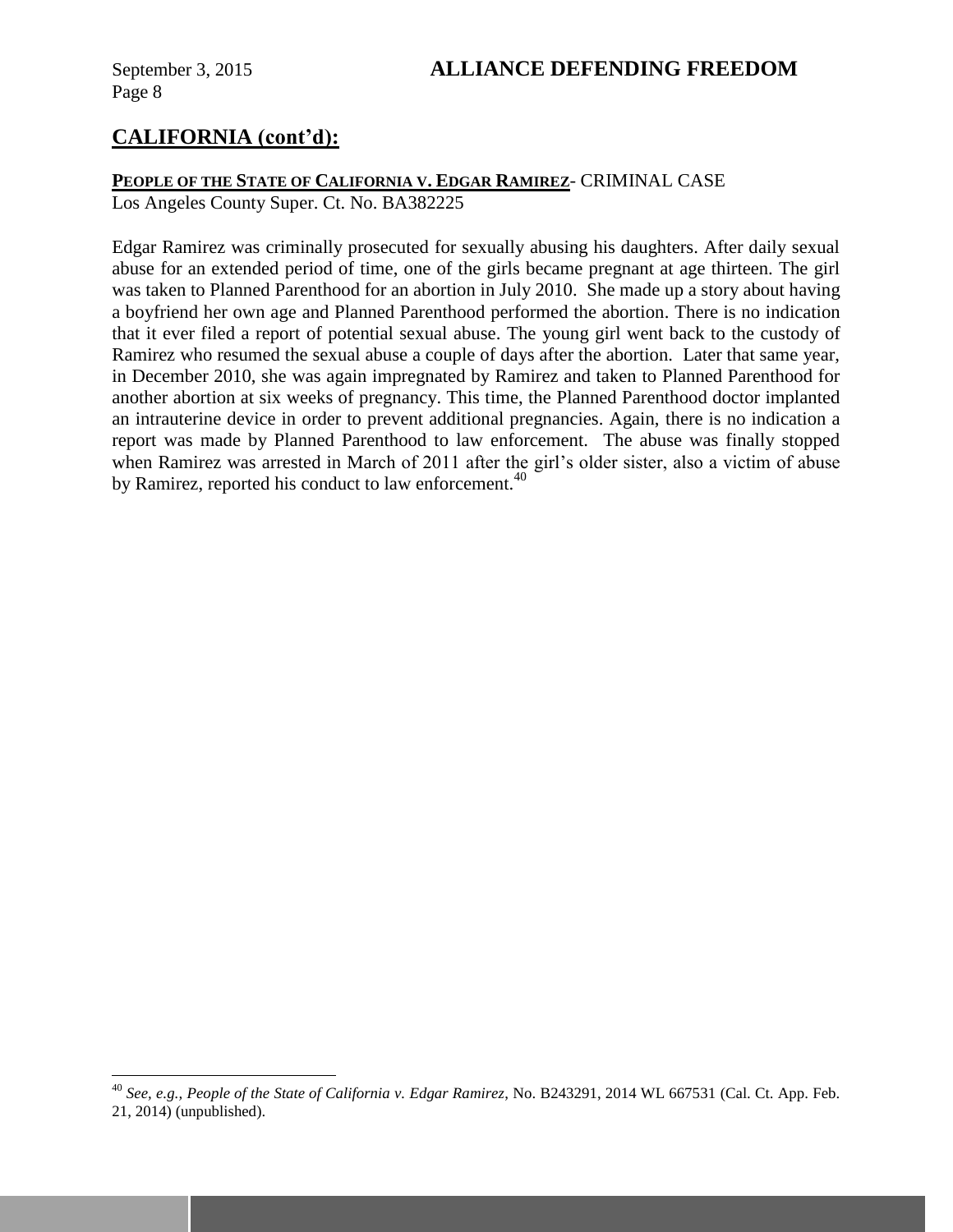## **COLORADO**

 $\overline{a}$ 

**CARY SMITH (SISK) V. PLANNED PARENTHOOD OF THE ROCKY MOUNTAINS, ET AL. –** CIVIL CASE Denver District Court, Case No. 2014 CV 21778

A pregnant 13-year-old child was brought to the Denver abortion facility of Planned Parenthood of the Rocky Mountains (PPRM) by her step-father, Timothy Smith, who had been sexually abusing her for seven years. PPRM failed to look into the suspicious circumstances pursuant to its "don't ask, don't tell" policy. It performed the abortion without notifying the child's parents or reporting suspected abuse as required by Colorado law. Moreover, they sent the girl back home with Smith who continued to abuse her for months.<sup>41</sup> Smith was eventually prosecuted and incarcerated for his crimes, and the child's mother brought a civil case against PPRM on behalf of her daughter. The court allowed the plaintiff to pursue punitive damages, noting that she had established a *prima facie* case that Planned Parenthood "purposefully committed conduct which they must have realized as dangerous, and performed it heedlessly and recklessly, without regard to consequences, or of the rights and safety of others, particularly [the child]." Planned Parenthood settled the case.

<sup>41</sup> *See, e.g,* Motion to Amend (re: Punitive Damages), *Cary Smith (Sisk) v. Planned Parenthood of the Rocky Mountains, et al.*, Denver Dist. Ct., Case No. 2014 CV 21778; Order Granting Motion to Amend, *Cary Smith (Sisk) v. Planned Parenthood of the Rocky Mountains, et al.*, Denver Dist. Ct., Case No. 2014 CV 21778; various deposition transcripts, *Cary Smith (Sisk) v. Planned Parenthood of the Rocky Mountains, et al.*, Denver Dist. Ct., Case No. 2014 CV 21778.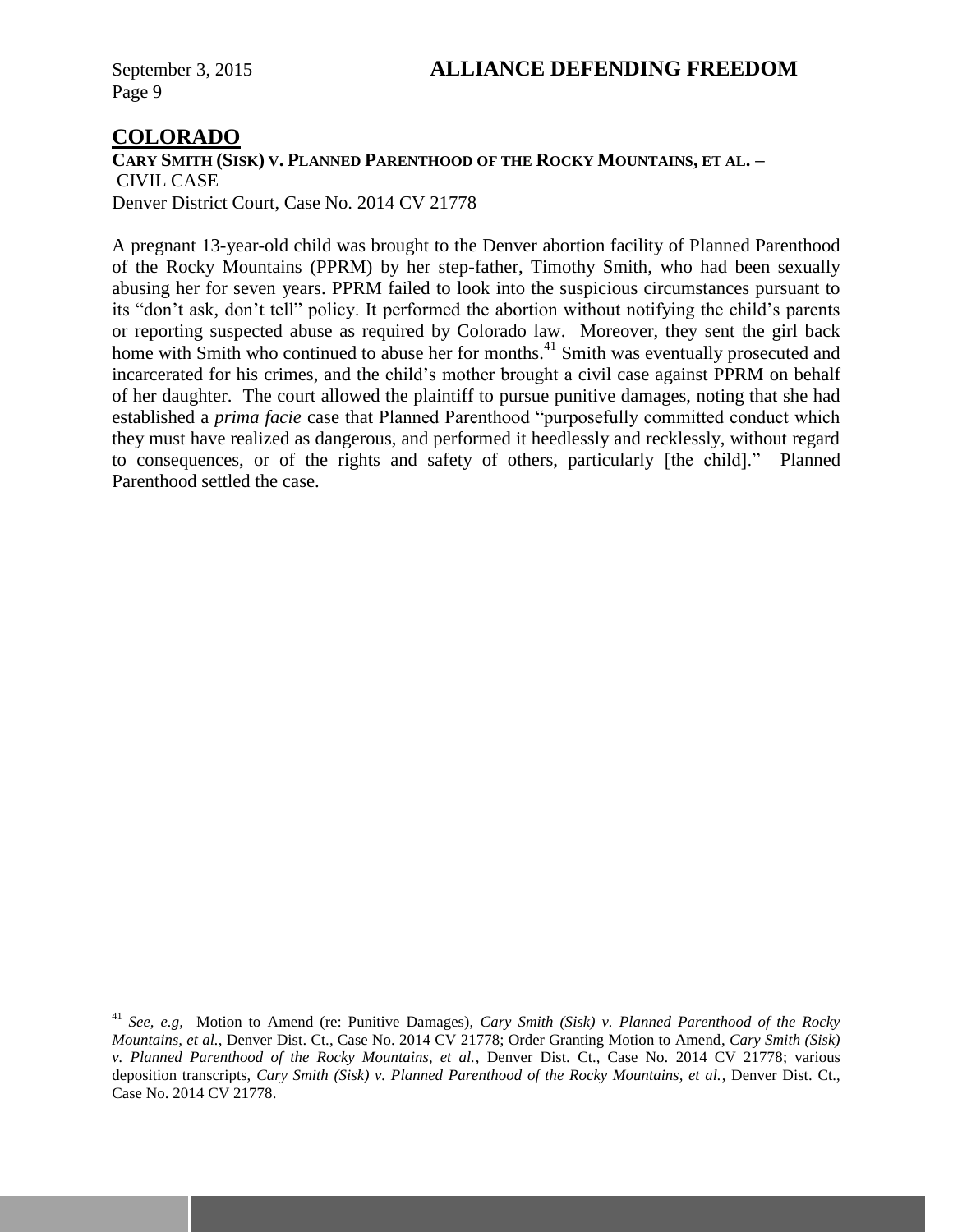$\overline{a}$ 

## September 3, 2015 **ALLIANCE DEFENDING FREEDOM**

# **CONNECTICUT:**

#### **STATE OF CONNECTICUT V. ADAM GAULT-** CRIMINAL CASE Hartford, Case No. HHD-CR007-0612969-T

A 15-year-old girl went missing in Connecticut in June 2006. She was rescued a year later from the home of 41-year-old Adam Gault, where she was found locked in a tiny room, about 3' high and 4 or 5' deep. During her year with Gault, she was sexually abused by him and taken to a Planned Parenthood facility in West Hartford for an abortion. Planned Parenthood performed the abortion, which enabled the abuse to continue until authorities ultimately found the child while investigating Gault.<sup>42</sup> Gault was convicted and incarcerated for his crimes. There is no indication that Planned Parenthood ever reported the sexual abuse.

# **STATE OF CONNECTICUT V. KEVON WALKER-** CRIMINAL CASE

New London, Case No. KNL-CR07-0291496-T

A police investigation uncovered that Walker (21-years-old) impregnated his then 14-year-old girlfriend three times in six months. The girl was taken for abortions to the Planned Parenthood clinic in Norwich April, July and September of 2006. Each pregnancy was terminated through abortion. The abortion providers evidently failed to report the first statutory rape and abortion to authorities which permitted the abuse to continue. 43

<sup>42</sup> *See, e.g,* Affidavit in support of Arrest Warrant, *State of Connecticut v. Adam Gault*, Hartford, Case No. HHD-CR007-0612969-T.

<sup>43</sup> *See, e.g,* Affidavit in Support of Arrest Warrant, *State of Connecticut v. Kevon Walker*, New London, Case No. KNL-CR07-0291496-T; Disposition sheet, *State of Connecticut v. Kevon Walker*, New London, Case No. KNL-CR07-0291496-T.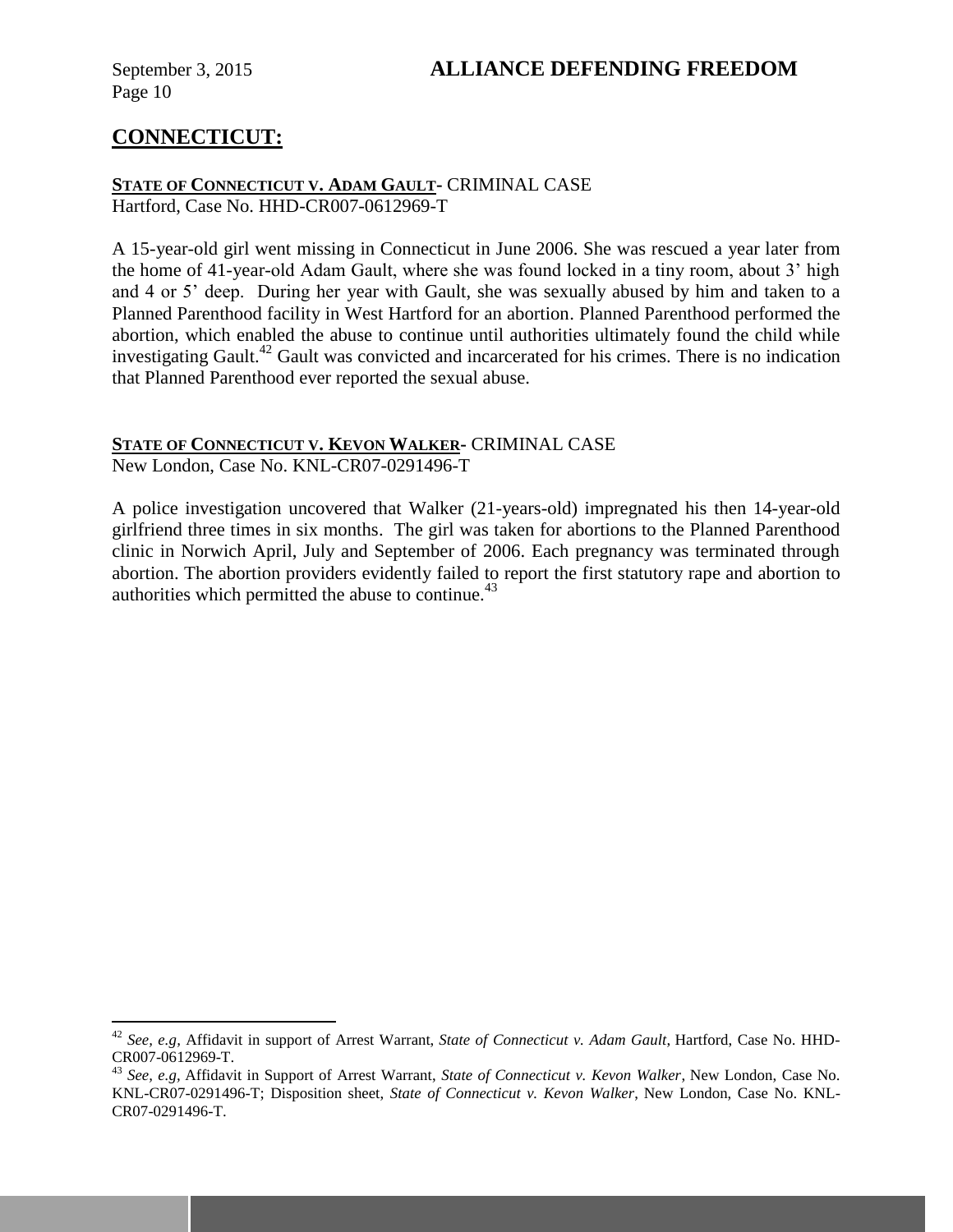# **MINNESOTA**:

 $\overline{a}$ 

#### **STATE OF MINNESOTA V. PAUL JAMES FREDERICK**- CRIMINAL CASE Douglas County District Court, Case No. 21-CR-11-2285

This case reveals that Paul James Frederick, a 42-year-old father, was prosecuted for sexually assaulting the 14-year-old girlfriend of his son. Frederick groomed the young girl by driving her to and from school, buying her things, including clothing and Victoria's Secret underwear. Because the child was "inexperienced" and a "virgin," court documents indicate that Frederick took her to Planned Parenthood to get birth control. The court opinion states Frederick was convicted based on the discovery of a used condom in his bedroom, and no mention is made of a Planned Parenthood report of potential sexual abuse.<sup>44</sup>

<sup>44</sup> *See, e.g, State of Minnesota v. Paul James Frederick,* Douglas County District Court, Case No. 21-CR-11-2285, unpublished Minnesota Court of Appeals Opinion, A13-0784 (April 21, 2014).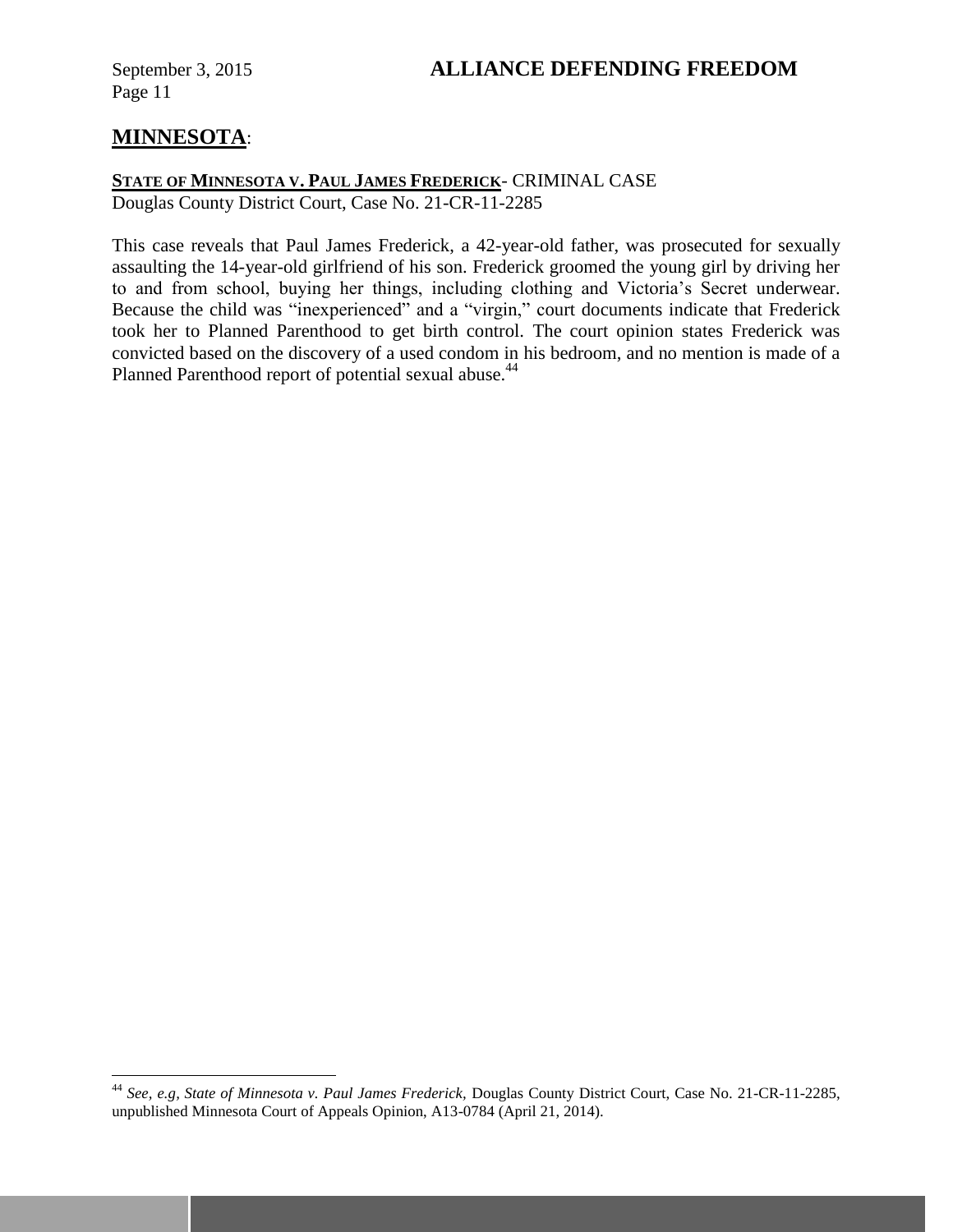# **OHIO:**

 $\overline{a}$ 

#### **FAIRBANKS V. PLANNED PARENTHOOD SOUTHWEST OHIO REGION**- CIVIL CASE Court of Common Pleas, Civil Division, Hamilton County, Ohio, Case No. A0901484

Denise Fairbanks was just 16 years old when she went to a Planned Parenthood facility in Ohio on Nov. 15, 2004. She was pregnant as a result of sexual abuse by her biological father. Denise tried to put an end to this abuse, which had started in 2000, by informing a Planned Parenthood employee that she had been forced to do things she did not want to do. Planned Parenthood did not report to law enforcement that Denise was a victim of sexual abuse as required by state law. This failure resulted in her being subjected to sexual abuse for another 1 1/2 yrs. The civil lawsuit was settled and the girl's father was criminally prosecuted and sent to prison.<sup>45</sup>

## **ROE V. PLANNED PARENTHOOD SOUTHWEST OHIO REGION**- CIVIL CASE

Court of Common Pleas, Civil Division, Hamilton County, Ohio, Case No. A0502691

Jane Roe, a 14-year-old girl, was impregnated by her 21-year-old soccer coach. The coach persuaded Roe to have an abortion. Roe wrongly informed Planned Parenthood that at least one parent knew of the planned abortion. She provided the name and address of her father, but listed the coach's cell phone as a contact phone number. Planned Parenthood called the contact number but made no effort to verify the identity of the person to whom they spoke. At no time were Roe's parents notified of, nor did they provide consent to, the abortion. The coach accompanied Roe during the abortion, and Planned Parenthood even checked his ID. But they did not report any suspected abuse. The coach resumed having sex with Roe shortly after the abortion. As a result of a subsequent report made by a teacher, the coach was later found guilty of 7 counts of sexual battery. The trial court granted partial summary judgment in favor of Roe's parents (the plaintiffs) on the issue of Planned Parenthood's failure to comply with the 24 hour waiting requirement in a civil lawsuit. The case was subsequently settled.<sup>46</sup>

<sup>45</sup> *See, e.g., Fairbanks v. Planned Parenthood Southwest Ohio Region*, Ct. of Common Pleas, Civil Div., Hamilton Cnty., Ohio, Case No. A0901484.

<sup>46</sup> *See, e.g., Roe v. Planned Parenthood Southwest Ohio Region*, (2007) 173 Ohio App.3d 414; *Roe v. Planned Parenthood Southwest Ohio Region*, (2009) 122 Ohio St.3d 399; [http://www.adfmedia.org/News/PRDetail/4740;](http://www.adfmedia.org/News/PRDetail/4740) [http://www.adfmedia.org/News/PRDetail/?CID=25767.](http://www.adfmedia.org/News/PRDetail/?CID=25767)